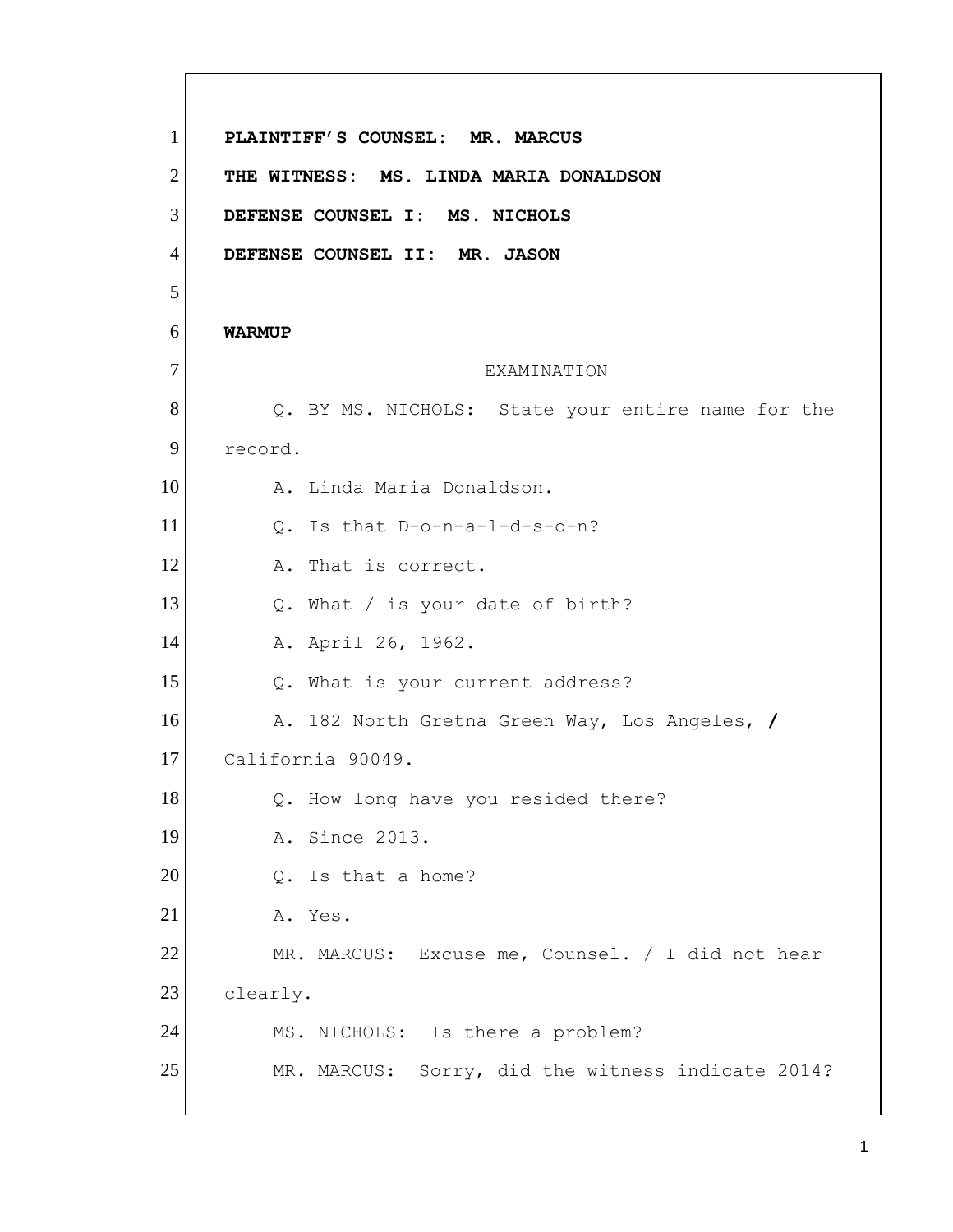1 2 3 4 5 6 7 8 9 10 11 12 13 14 15 16 17 18 19 20 21 22 23 24 25 MR. JASON: No, '13. MR. MARCUS: I understand. Thanks. Q. BY MS. NICHOLS: I will just state **//** this very plainly, ma'am. It is my understanding that you do not have a loss of income claim; is that correct? A. That is correct. Q. Moving / to October 1st -- A. Okay. Q. -- tell me what caused you to be in -- within the area where you tripped. A. I was invited to a performance that evening **///**  that was on Pico. I parked my vehicle on Doheny to attend the event on Pico. MR. JASON: Excuse me. What street was that where you parked / your vehicle? THE WITNESS: Doheny. Q. BY MS. NICHOLS: Please proceed. A. When the event was over at around 8:30, I then made a plan with my friend to go out **/\*1** for dinner. We were going to travel in her vehicle. Q. Where was she parked? A. She was parked closer to the theater, on the opposite side / of Pico. Q. Okay. A. She was parked on the Rancho Park side of the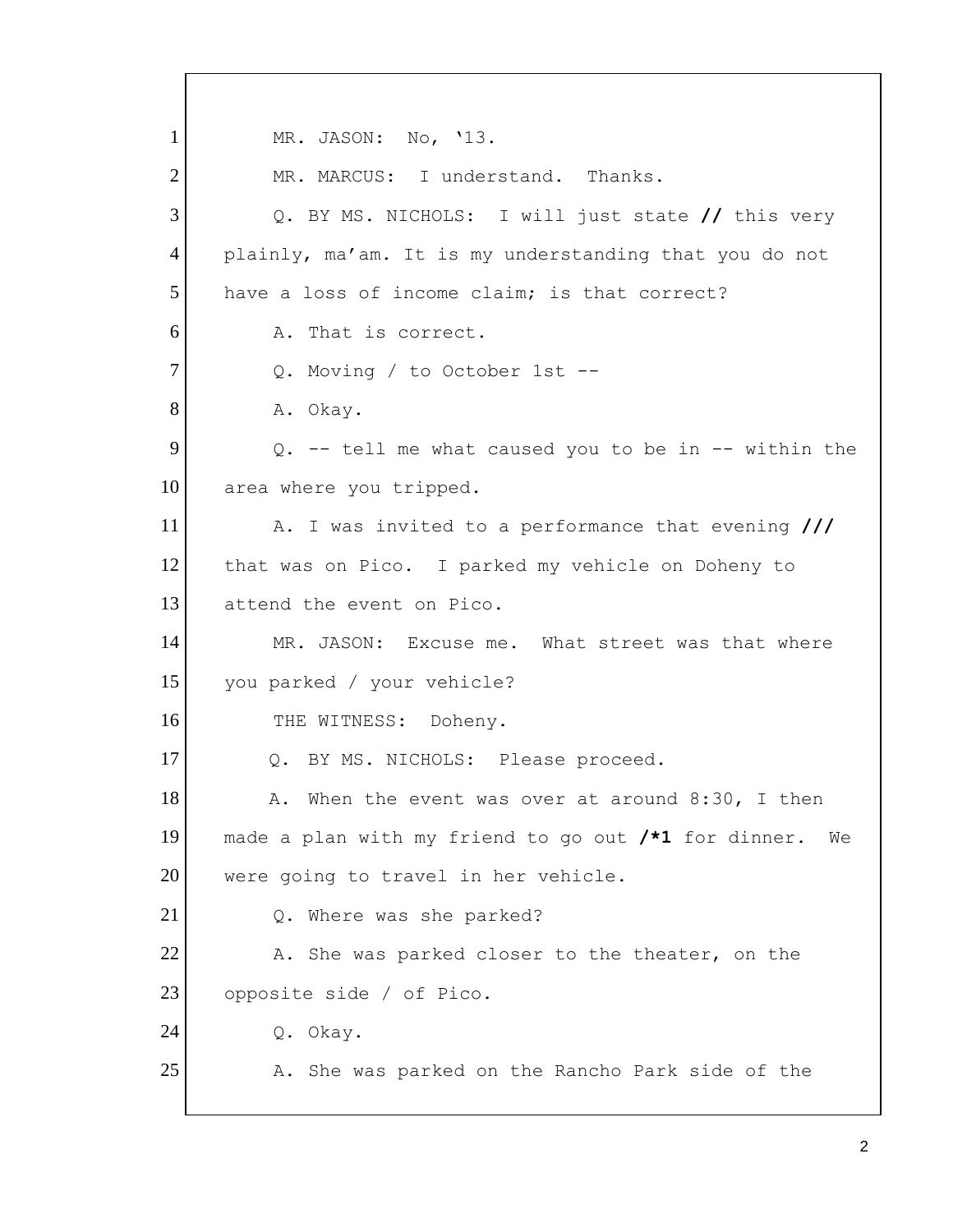Q. What happened next? 1 2 3 4 5 6 7 8 9 10 11 12 13 14 15 16 17 18 19 20 21 22 23 24 25 roadway, but I am not 100 percent positive her vehicle was **/** parked on Pico or on Doheny. A. We just got in her vehicle. Q. And where did you go? A. We were actually heading east / on Pico. And we called another friend to see if she wanted to join us that evening. Our other friend said she would be happy **//** to join us for dinner if we would head west. Q. Okay. And what subsequently happened? MR. MARCUS: Objection. Calls for a narrative. MR. JASON: I would join in that. / Q. BY MS. NICHOLS: Where did you go after contacting your friend? A. At that moment, we decided to turn around. I decided, since we were heading west, I should **///** pick up my vehicle. Q. Because that would be more towards your home; correct? A. That is correct. Q. Okay. A. She then pulled into the driveway on Doheny / near where my vehicle was. We were talking to my friend, and they selected a restaurant where we were all going to meet.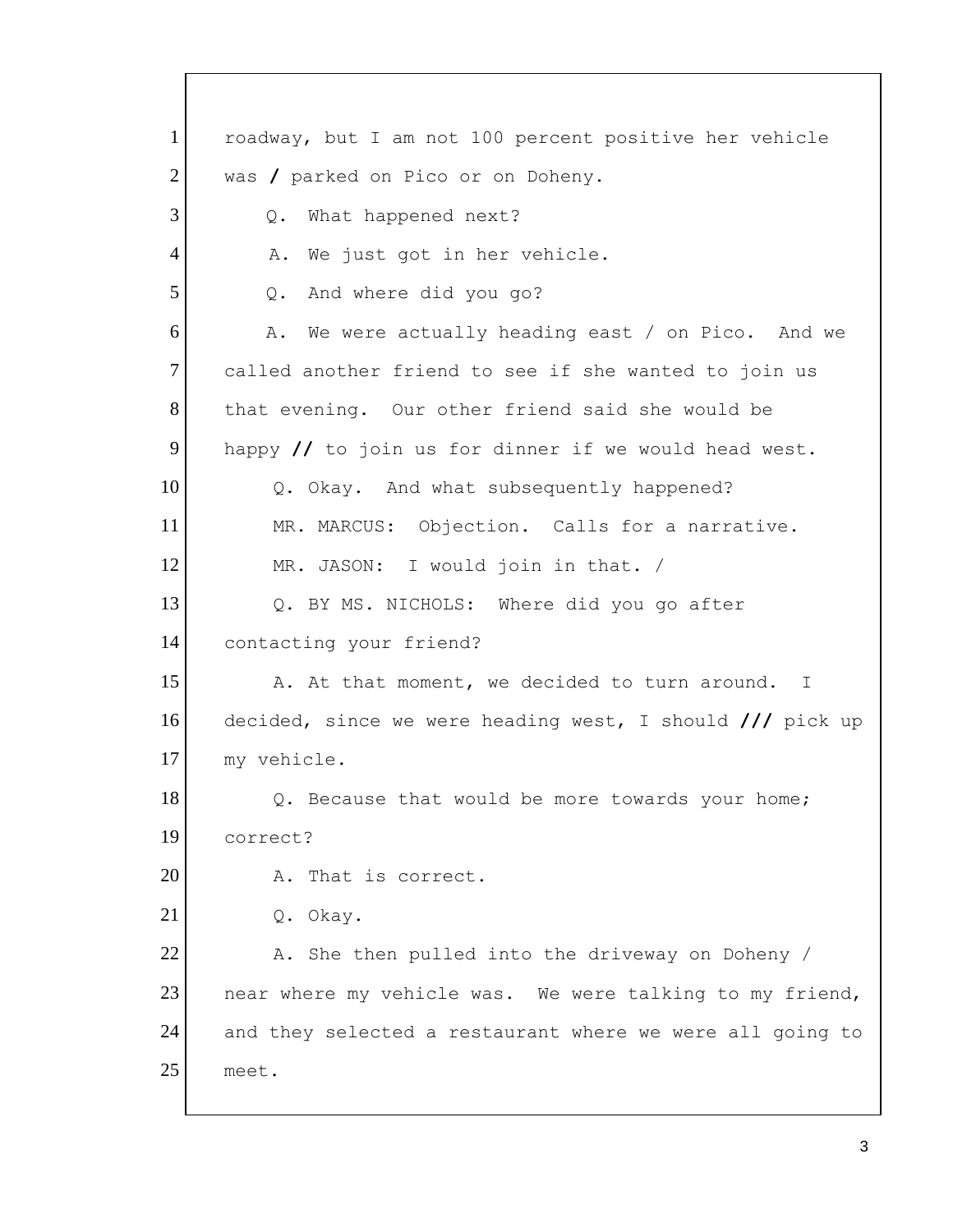Q. BY MS. NICHOLS: Please continue. Q. Okay. What did you do after that? 1 2 3 4 5 6 7 8 9 10 11 12 13 14 15 16 17 18 19 20 21 22 23 24 25 MR. JASON: Let me **/\*2** stop you right there. What are the names of your two friends? THE WITNESS: Maryanne and Jennifer. MR. MARCUS: Thanks for clarifying, Counsel. A. They were choosing where / we were going to go, and I believe it was a restaurant somewhere on Sepulveda. A. At the end **/** of the conversation, I decided I was going in my vehicle. I then got out of her car and walked to my vehicle. Q. Now, the / driveway where your girlfriend was parked, where the three of you were talking, is that the driveway where the accident happened? A. Yes. Correct. Q. All right. **//** You did not travel a very far distance; is that right? A. No. My girlfriend was still in her vehicle when I collapsed. Q. The third girlfriend? / A. My girlfriend who was driving. MR. JASON: Who was that? THE WITNESS: Maryanne. MR. MARCUS: Again, thank you for clarifying, Counsel.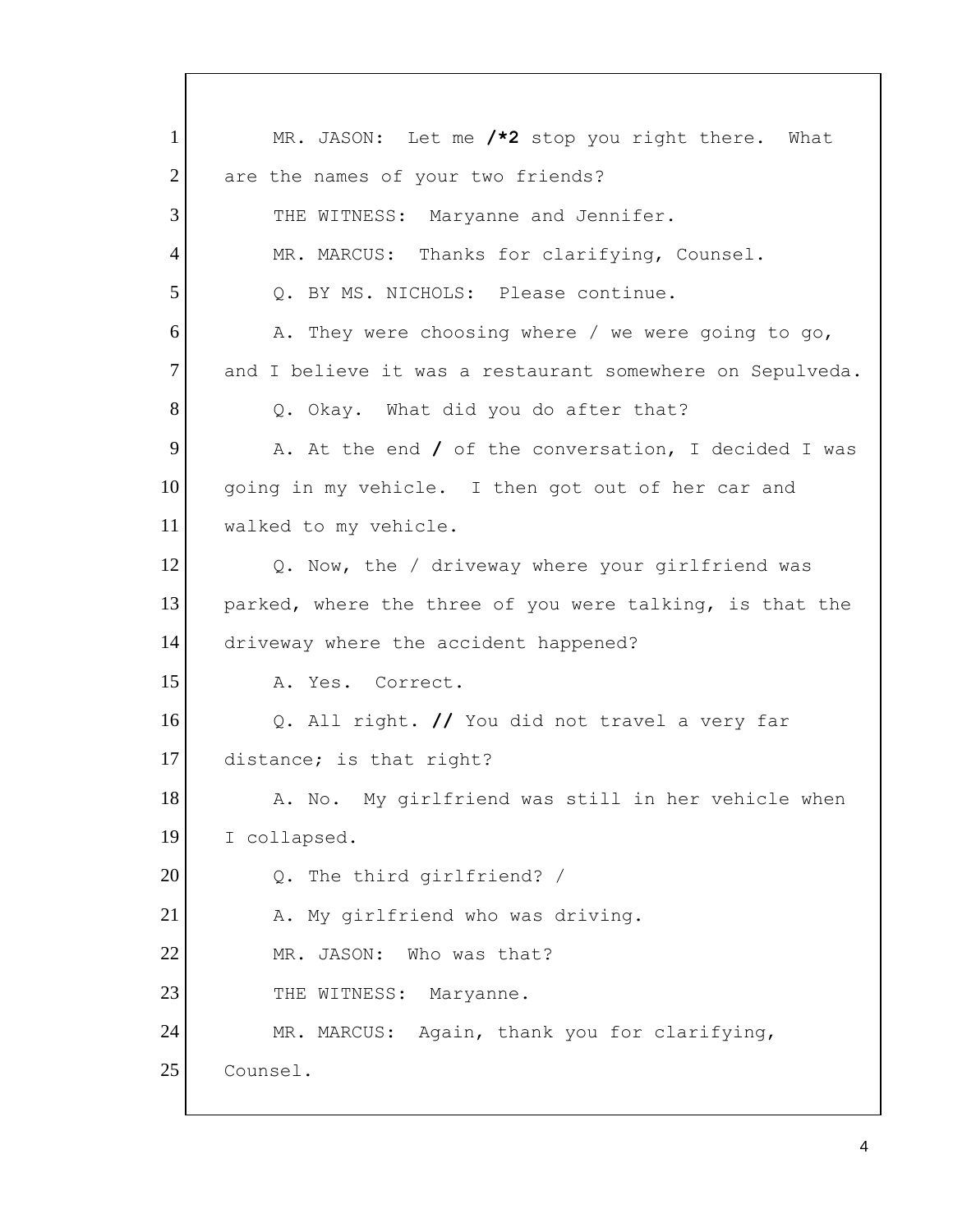| $\mathbf{1}$    | Q. BY MS. NICHOLS: All right. Go ahead.             |
|-----------------|-----------------------------------------------------|
| $\mathbf{2}$    | A. And, quite honestly, I was /// lucky she did not |
| 3               | run over me.                                        |
| $\overline{4}$  | Q. Let me break this down. What type of vehicle was |
| 5               | Maryanne driving?                                   |
| 6               | A. She has a little Mini Cooper. /                  |
| $\tau$          | Q. Does she then head into the driveway?            |
| $8\,$           | A. Yes.                                             |
| 9               | Q. Were you occupying the passenger seat?           |
| 10              | A. Yes.                                             |
| 11              | Q. Was there a garage in front of the vehicle?      |
| 12              | A. Yes. /*3                                         |
| 13              |                                                     |
| 14              | END OF WARMUP                                       |
| 15              |                                                     |
| 16              |                                                     |
| 17              |                                                     |
| 18              |                                                     |
| 19              |                                                     |
| 20              |                                                     |
| 21              |                                                     |
| $\overline{22}$ |                                                     |
| 23              |                                                     |
| 24              |                                                     |
| 25              |                                                     |
|                 |                                                     |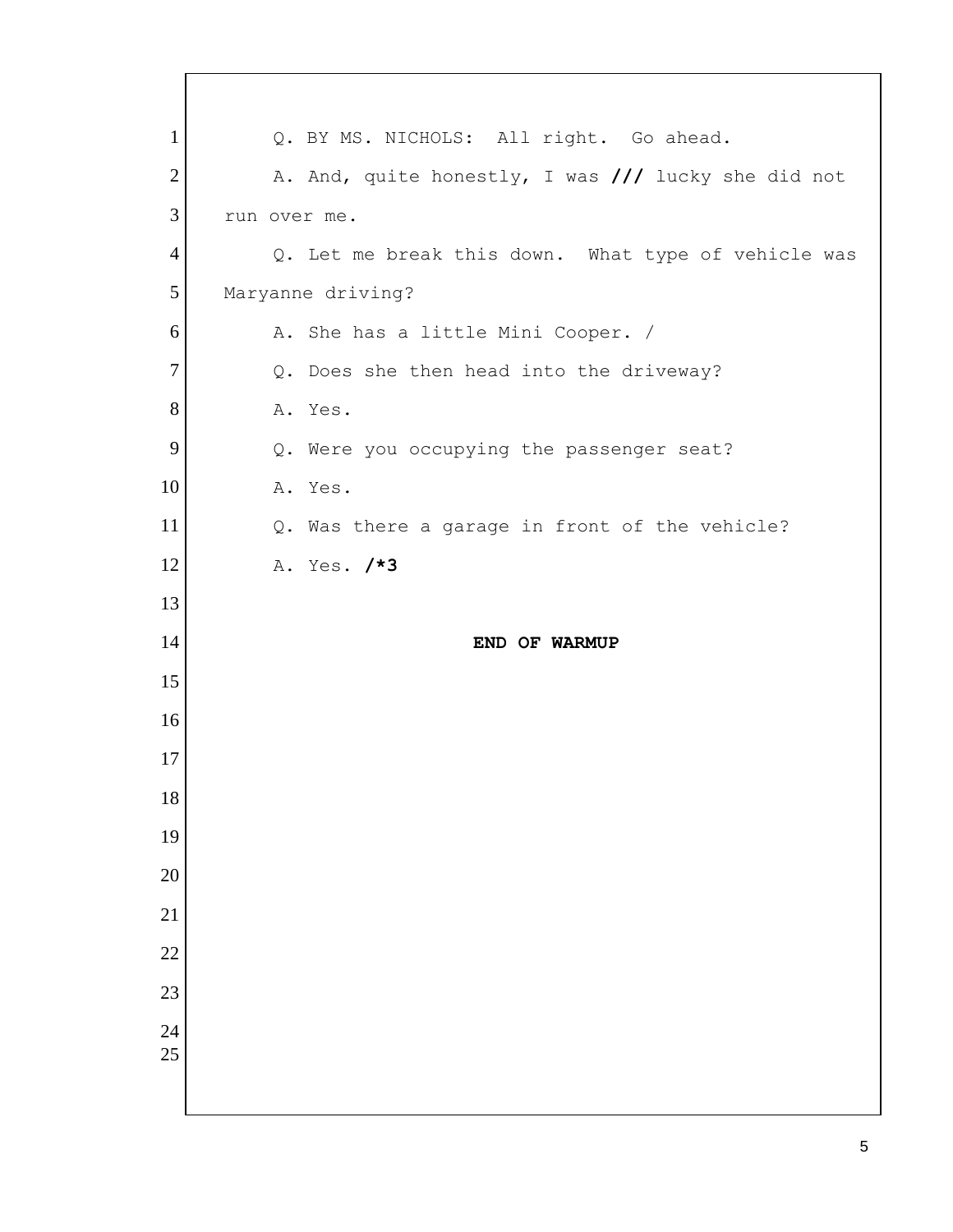Q. BY MS. NICHOLS: If you are facing the garage, is and walk toward -- Q. BY MS. NICHOLS: Did you intend to walk in front 1 2 3 4 5 6 7 8 9 10 11 12 13 14 15 16 17 18 19 20 21 22 23 24 25 **EXAM**  your vehicle positioned to the right or the left of your position? A. To the left. Q. Did you depart / from your girlfriend's vehicle A. Yes, ma'am. MR. MARCUS: Hold on. Please let her finish her question before you then answer. MR. JASON: For the benefit of **/** the reporter, speak one at a time. THE WITNESS: I apologize. of her vehicle or behind her vehicle to get / to your vehicle? A. I intended to walk behind her car. Q. And when you exited from her car, were you turning your body to the right **//** to go behind her vehicle? Do you remember? A. Yes. Q. Tell me what happens as you turn your body to go right. A. I position my body / to go right. I look and establish eye contact. I walk a little bit. I establish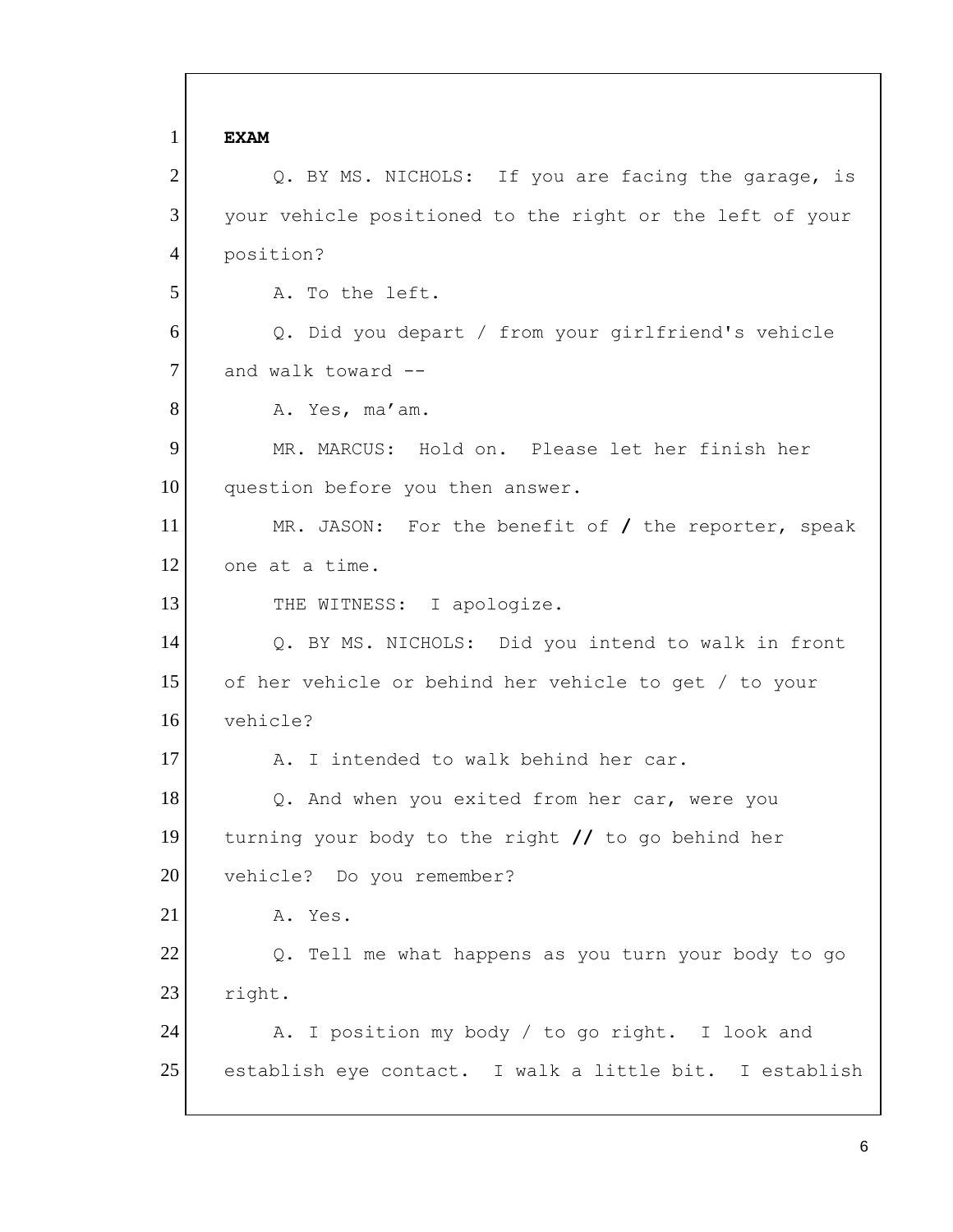way: I **/** took the tumble with my right hand. I was 1 2 3 4 5 6 7 8 9 10 11 12 13 14 15 16 17 18 19 20 21 22 23 24 25 eye contact with my vehicle. And then I fall. **///**  Q. Okay. A. I find myself in the street, literally. Q. Are you still in the driveway? A. I am no longer in the apron of the driveway. I / am now in the roadway right by the topmost of the curb. Q. Are you behind your girlfriend's vehicle or adjacent to the side of it? **/\*1**  A. Okay. Well, my legs are more behind her vehicle, and my upper body is more in the middle of the roadway -- not in the middle / but closer to the sidewalk. Q. Specifically, is your right side facing the driveway? A. Right side? Well, I will describe it to you this leaning heavily on my right side. Q. Okay. Sorry to interrupt. Go ahead. A. And when I say / "the whole fall," I mean the whole entire fall. I did not rip my clothing. Q. Let us talk about this a little bit. Approximately how **//** many steps would you say you took prior to your initial trip? MR. MARCUS: Counsel, that assumes facts. MR. JASON: I agree with that and join in that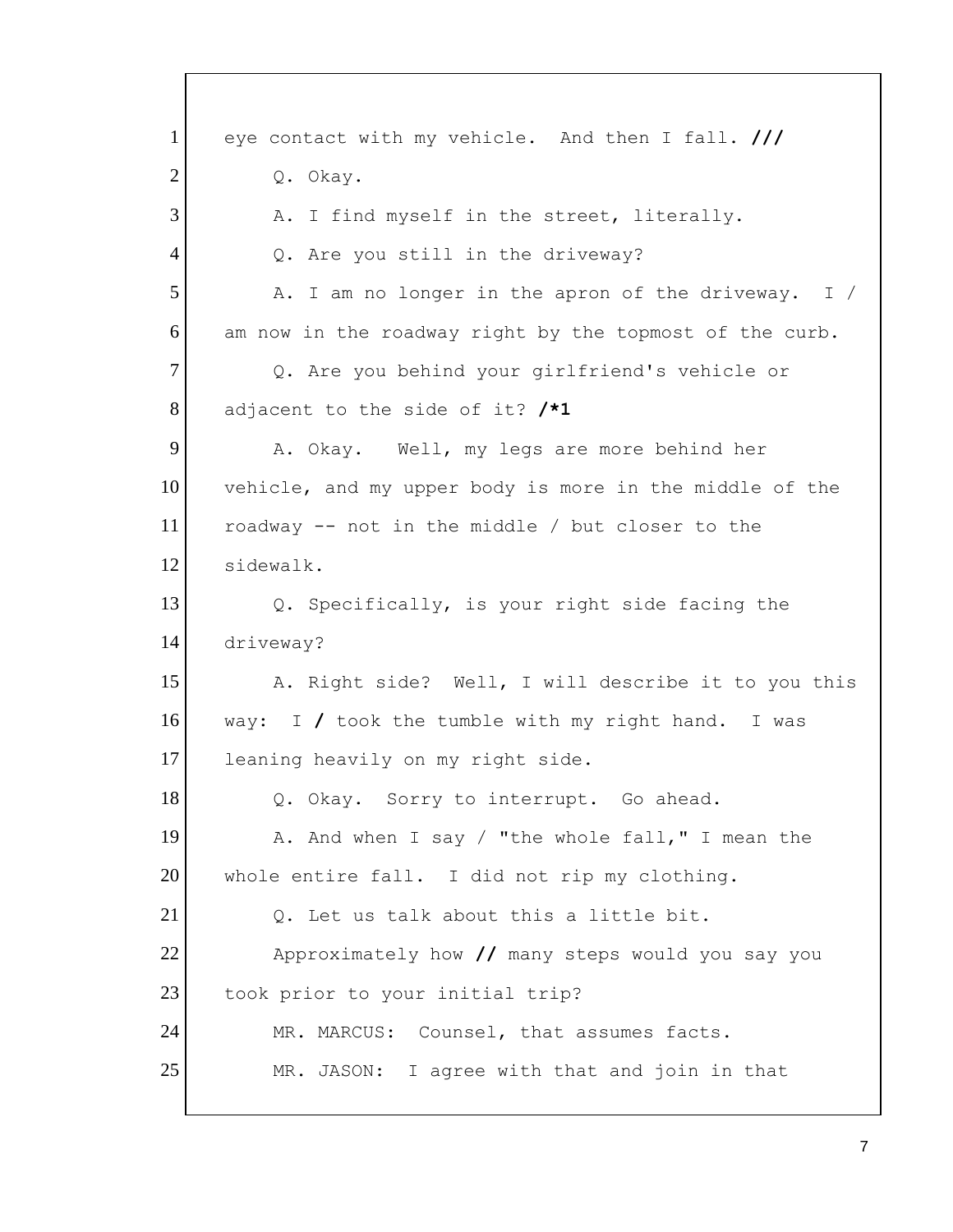A. Yes. **/\*2**  objection. / Q. BY MS. NICHOLS: Okay. Allow me to lay a foundation. Did you trip? A. Yes. Q. About how many steps had you taken towards the apron of the driveway prior **///** to tripping? A. That would be a guess entirely. I really do not know. MR. MARCUS: Ms. Donaldson, please do not guess. You may estimate, but do not / guess. THE WITNESS: I understand. Q. BY MS. NICHOLS: Is it fair to say that, when you got out of your girlfriend's vehicle, you were about halfway up the driveway?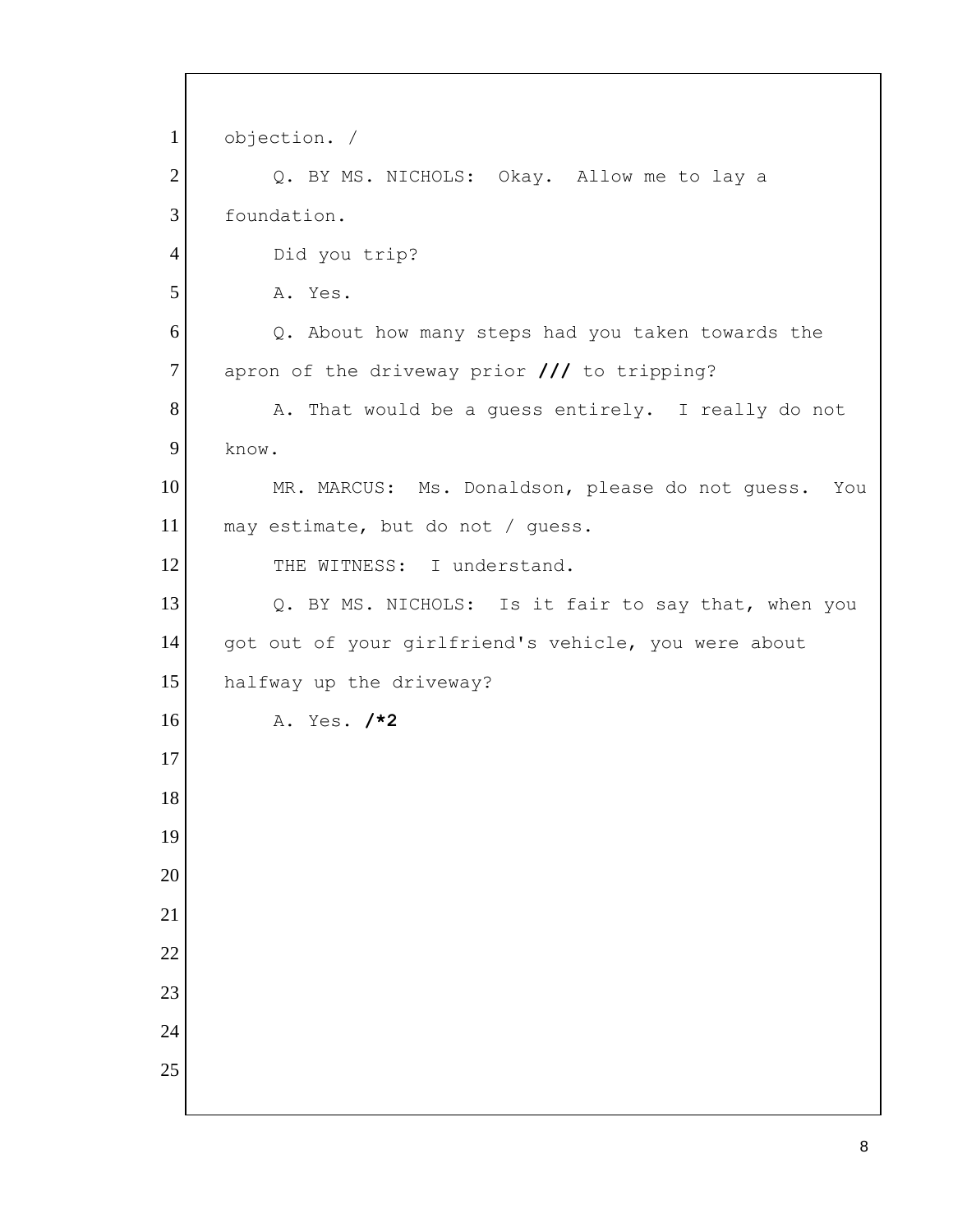Q. BY MS. NICHOLS: At the upper portion of the 1 2 3 4 5 6 7 8 9 10 11 12 13 14 15 16 17 18 19 20 21 22 23 24 25 **START TYPING**  driveway? A. We were within their driveway. That is how I remember it. Q. At the moment you stumbled, were you / more at the bottom portion of the driveway? A. Absolutely. Q. Okay. Do you remember which foot was caught? A. No, I do not. I am sorry. Q. You **/** do not remember which foot made contact with something that caused you to trip? MR. MARCUS: Objection. Asked and answered. MS. NICHOLS: This is just to clarify. MR. JASON: You can / go ahead and respond. Q. BY MS. NICHOLS: Do you remember the question? A. No. Q. Let me try a different question. What is the last thing you remember seeing before **//**  you tripped? A. My last memory is making eye contact with my car. I do not recall much after that except recovering from the fall and / calling my girlfriend's name in total fear and shock. Q. Okay. Ms. Donaldson, let me ask you this: Did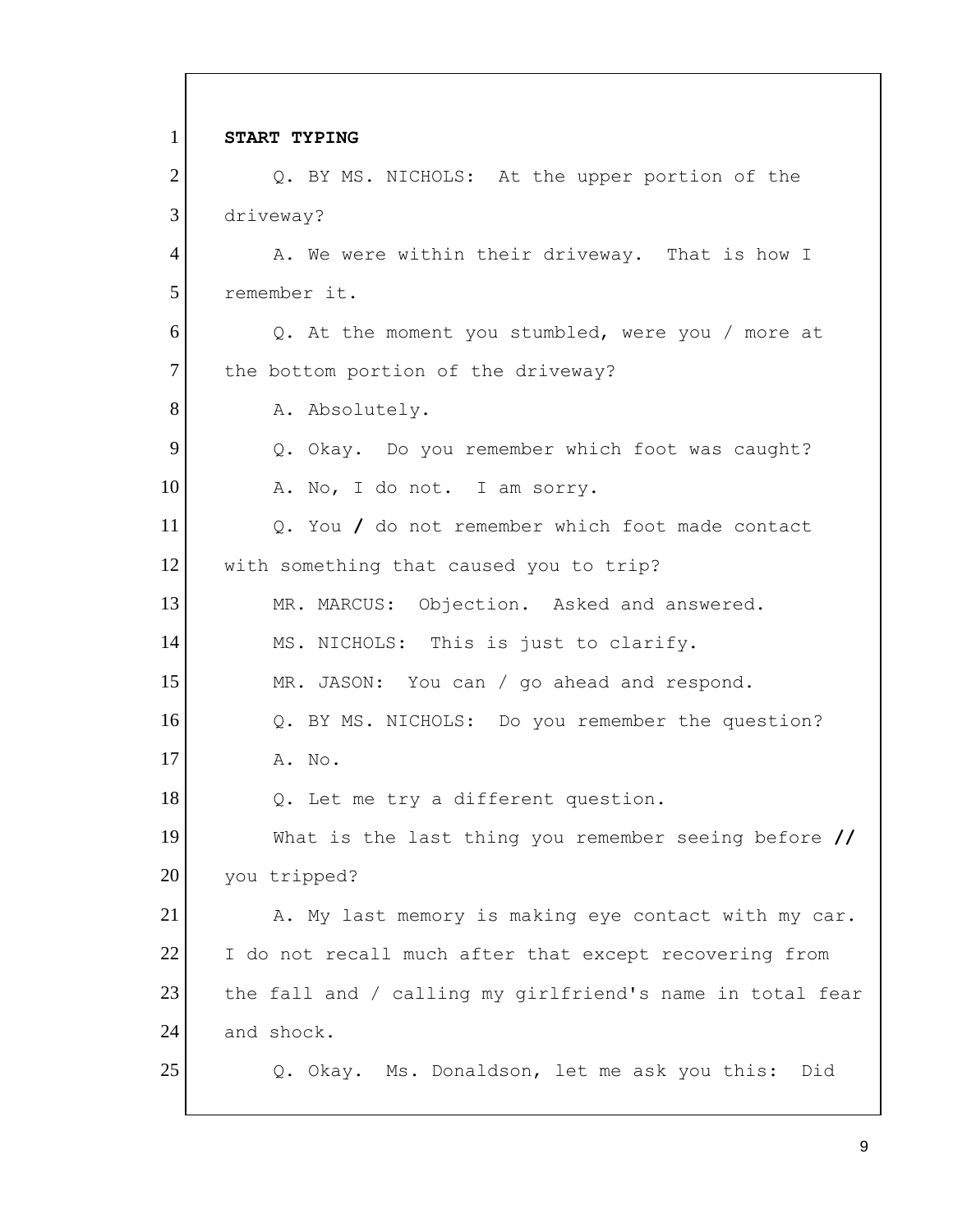1 2 3 4 5 6 7 8 9 10 11 12 13 14 15 16 17 18 19 20 21 22 23 24 25 you have anything in your hands when **///** you were walking? A. I was wearing a crossbody purse, a little one. And I had my phone, which I do definitely recall was already in / my satchel because, when I got into her vehicle, my phone was dead. MS. MARCUS: Please explain what a "crossbody purse" is. THE WITNESS: It is a tiny purse **/\*1** with a long shoulder strap that crosses over the front and back of your body. MR. MARCUS: Thank you. MR. JASON: Thank you, Counsel. Q. BY MS. NICHOLS: Please continue. You were explaining / about your phone. A. I recall specifically, when we got into her car, I plugged my telephone into her charger. When I took my phone out **/** of her charger, it was not entirely charged; so it was of absolutely no use. Q. Is that when you put it in your purse? A. Exactly. / That is why it did not shatter when I stumbled. Q. Okay. You are saying there was nothing in your hands? A. Correct. Actually, my hand absorbed **//** the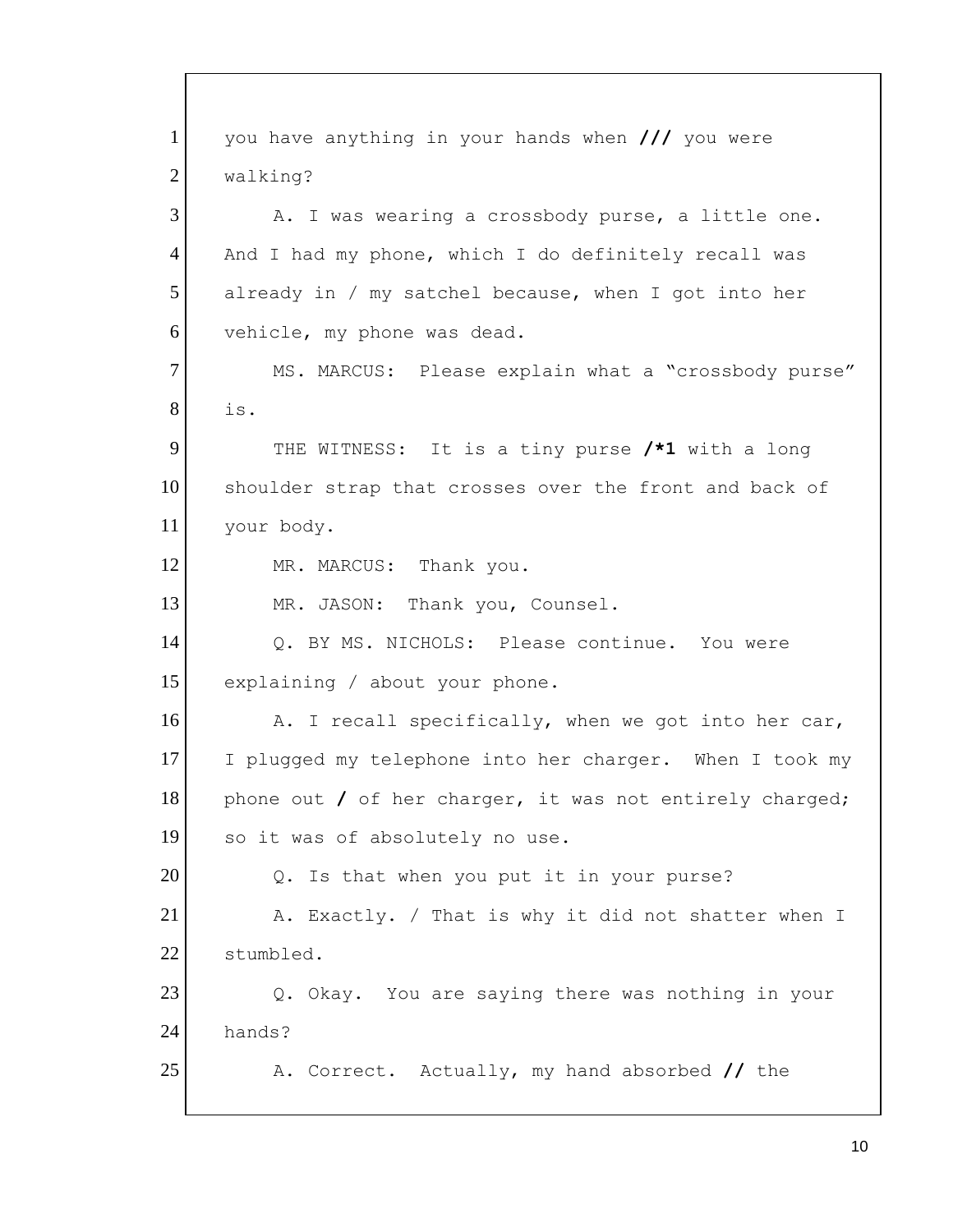Q. BY MS. NICHOLS: To the best of your 1 2 3 4 5 6 7 8 9 10 11 12 13 14 15 16 17 18 19 20 21 22 23 24 25 impact. Q. Okay. When you tripped, if you remember, did your body propel forward? A. Correct. Q. Did you do anything with your hands as you were / falling? A. I remember how I fell in hindsight. I did not hit with my left hand. I specifically took it completely with my right. Q. Okay. **///** So apparently -– A. But this is really -- MR. JASON: For the sake of the reporter, please speak one at a time. Start your response again. THE WITNESS: This is really / just after the fact. I am now remembering it. recollection, do you believe that you threw your right hand out **/\*2** as you were falling? A. Correct, ma'am. Q. Okay. And your right hand ended up bearing the weight of your impact; is that correct? A. Correct. Q. When the / fall was completed, if you will, was your entire body laid out on the ground, or was there a portion of your torso that was **/** seated?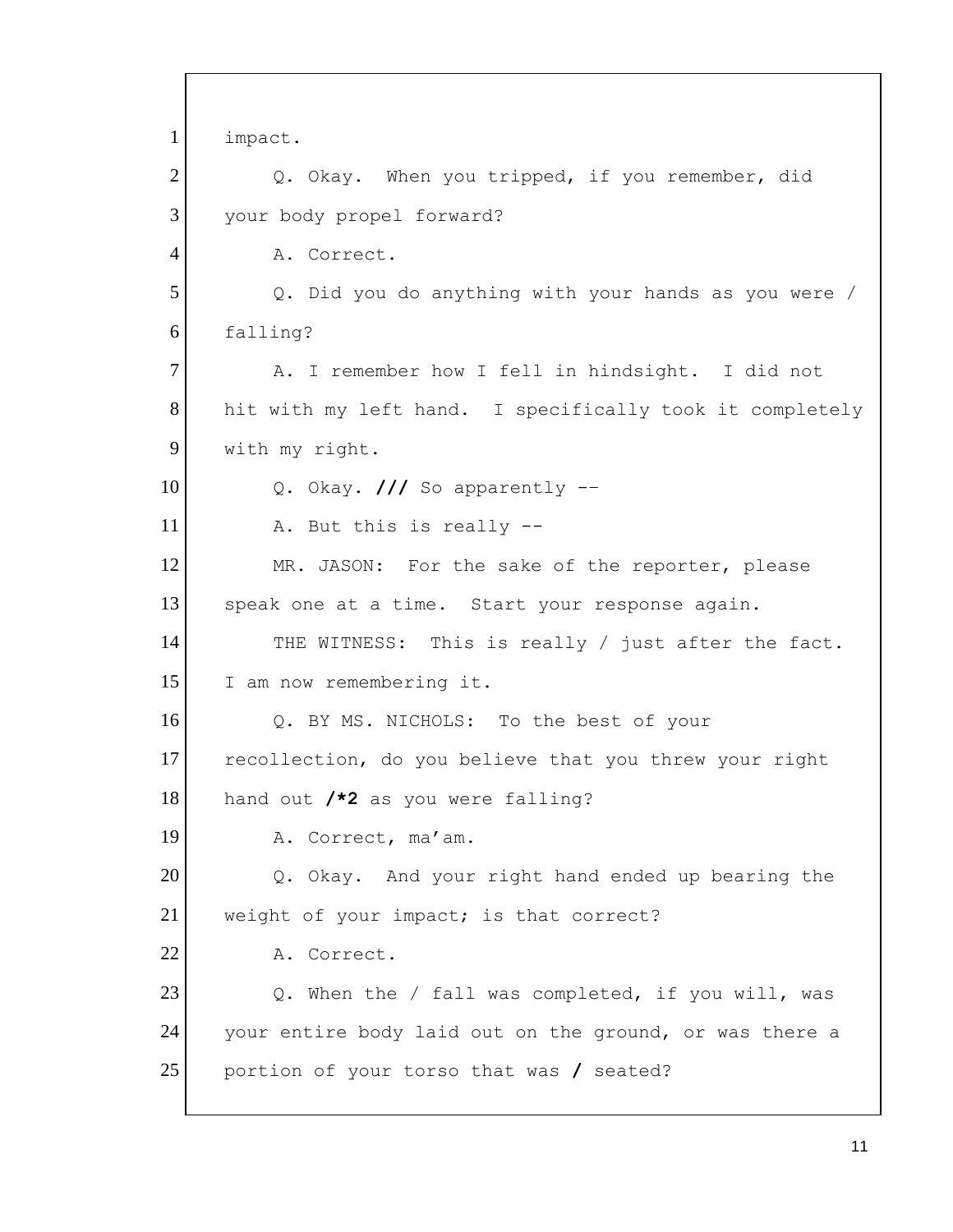Q. BY MS. NICHOLS: Your entire body was on the 1 2 3 4 5 6 7 8 9 10 11 12 13 14 15 16 17 18 19 20 21 22 23 24 25 A. Nothing was seated. Q. Okay. Did you fall onto your back? A. No. I would say that I fell from my arm onto my shoulder. Q. Okay. / But your entire body was -- A. Correct. Q. -- lying on the ground? MR. JASON: Ma'am, please wait for counsel to finish her question before you start to reply. THE WITNESS: All **//** right. I apologize. ground; is that correct? A. That is correct. My upper body was more in the street than / my lower body. Q. Okay. A. Because I remember lifting myself to get away from the street. Q. Is it fair to say that you called to your **///**  girlfriend so she would not put her vehicle in reverse? A. Correct. And to get help. Q. And did she put her vehicle into reverse that you / saw? A. No. Q. You did not observe any -- A. No.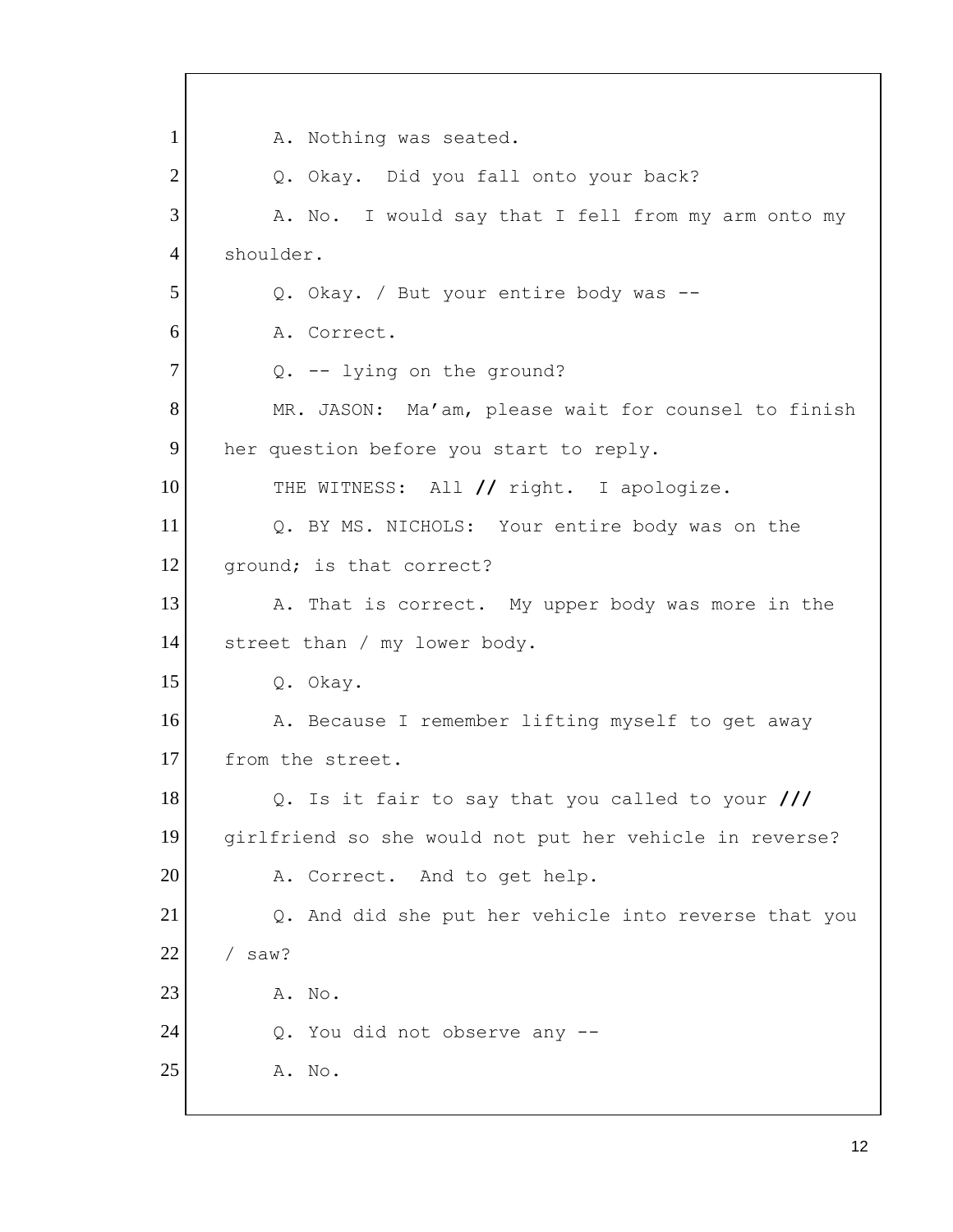Q. -- white lights -- Q. BY MS. NICHOLS: You did not see any indication 1 2 3 4 5 6 7 8 9 10 11 12 13 14 15 16 17 18 19 20 21 22 23 24 25 MR. JASON: Ms. Donaldson, this is very difficult to do, but you are really going to have **/\*3** to pause and wait even though you know where the question is going. MR. MARCUS: Otherwise, the record will be messy. I know it is difficult, but / try your best to allow her to conclude before you respond. THE WITNESS: All right. your friend had put her vehicle **/** in reverse; correct? A. Yes, that is correct. Q. And you called to her primarily because you did not want her to put her vehicle in reverse / and run over you but also because you needed help; is that right? A. Yes. Q. Okay. What is your girlfriend's full name? A. Maryanne Katz. Q. Okay. Where **//** was the second girlfriend located? A. I do not know where she was. Q. What is her full name? A. Jennifer Wells. Jennifer was at the event with / us, and she was probably driving home. Q. Okay. Continue. Then what transpired? A. We stopped Jennifer on her route home so that she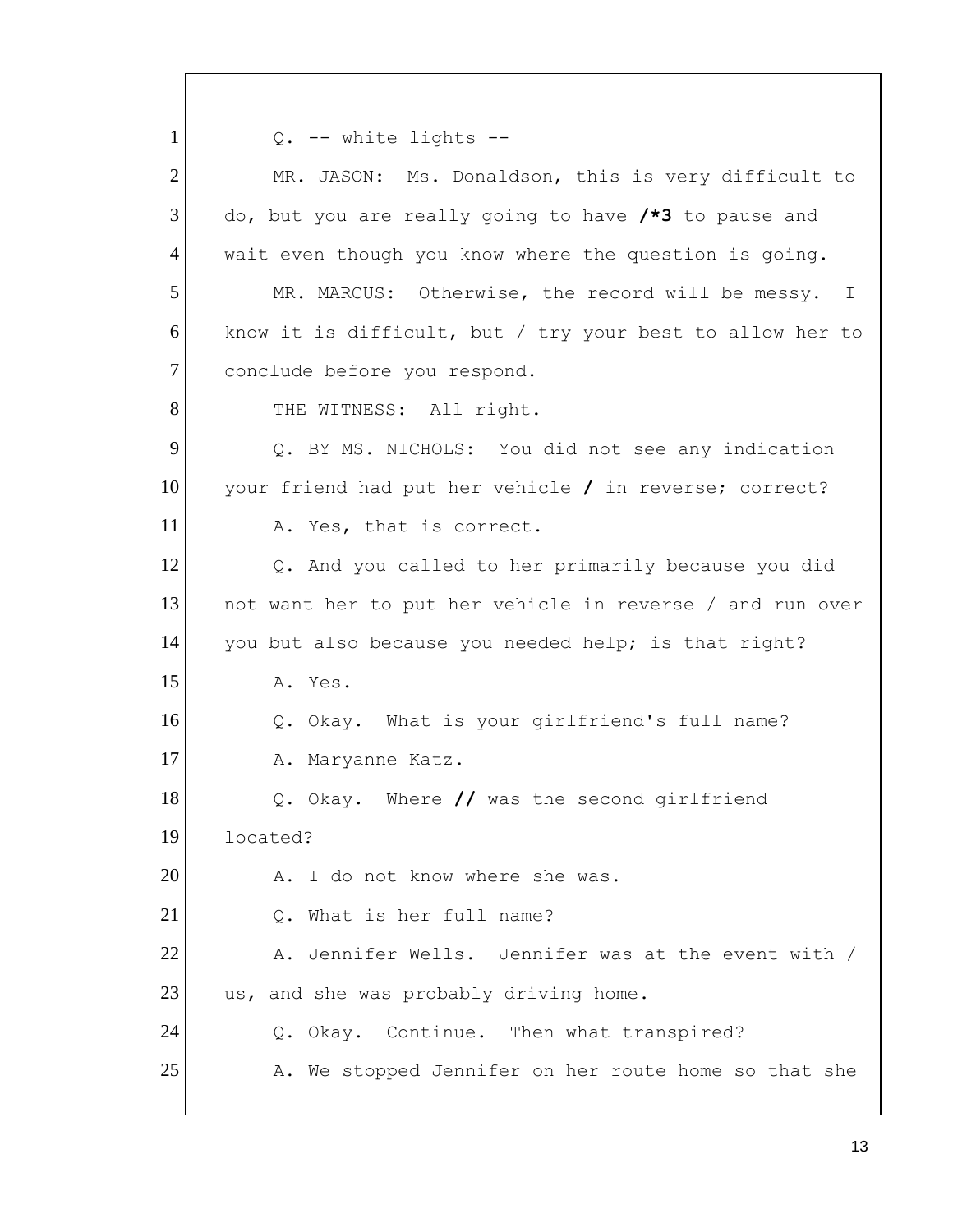Q. BY MR. JASON: Good morning, ma'am. 1 2 3 4 5 6 7 8 9 10 11 12 13 14 15 16 17 18 19 20 21 22 23 24 25 could join us **///** for dinner. Q. Okay. When you were going to get your car, your second girlfriend was already somewhere down Pico, west of you guys? A. I would / assume so. Q. She was not there at the scene? A. Absolutely not. Q. All right. What happens after you call to Maryanne? A. She got out of her **/\*4** vehicle. Luckily, she heard me. She exited out of her car. She asked me how I was. Then there was another woman walking a dog / that asked if I needed any assistance. Q. Okay. A. I was in shock. She mentioned she was going to call Jennifer to tell her that we **/** were not going to be meeting her. MR. JASON: "She" being Maryanne? THE WITNESS: Right. Yes. MS. NICHOLS: I will pass the witness temporarily while I check my file for an / exhibit. **EXAMINATION** A. Good morning, sir. Q. What did Maryanne do after she phoned Jennifer?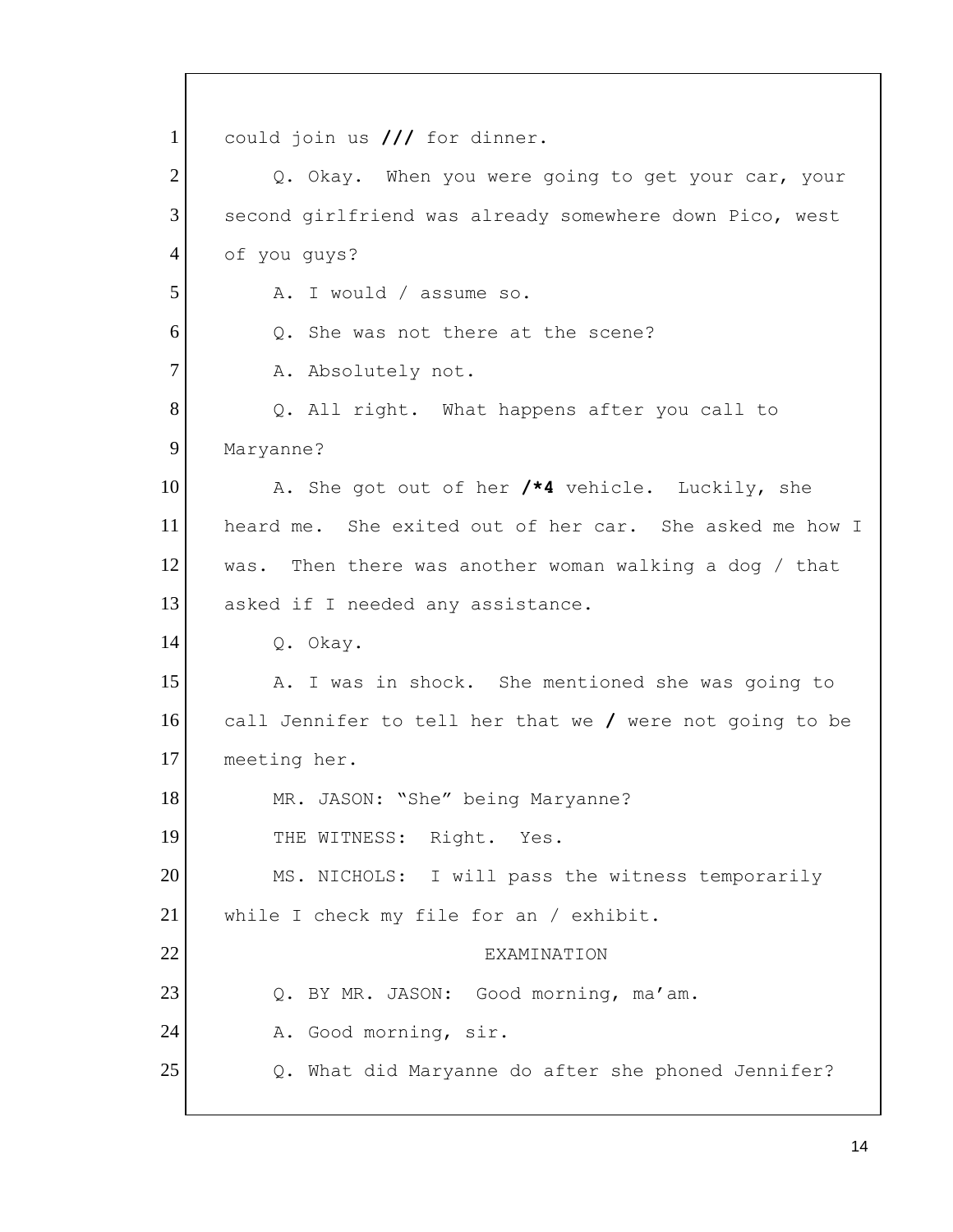1 2 3 4 5 6 7 8 9 10 11 12 13 14 15 16 17 18 19 20 21 22 23 24 25 A. She called her husband, who was a doctor. After **//** that, I believe she telephoned my husband. Q. Okay. When you hit the ground, did you instantly call Maryanne's name? A. Yes. Q. And about how long were / you on the ground before she came out to you? A. Approximately 15 seconds. Q. Did she assist you up to your feet? A. I never went up **///** on my feet. I remained on my side. Q. Did you arrive at a seated position? A. I tried to. I believe I actually only rested my / head and held onto my hand. Q. Okay. You rested your head on the ground? A. Correct. To the best of my recollection, yes. Q. Okay. A. I was **/\*5** hoping that I would be fine. Q. But you definitely remember laying down, holding your right hand? A. Yes. MR. MARCUS: Excuse me, Counsel. Could you confirm who was / called to the scene of the accident? MR. JASON: Sure. Q. You testified that Maryanne called her husband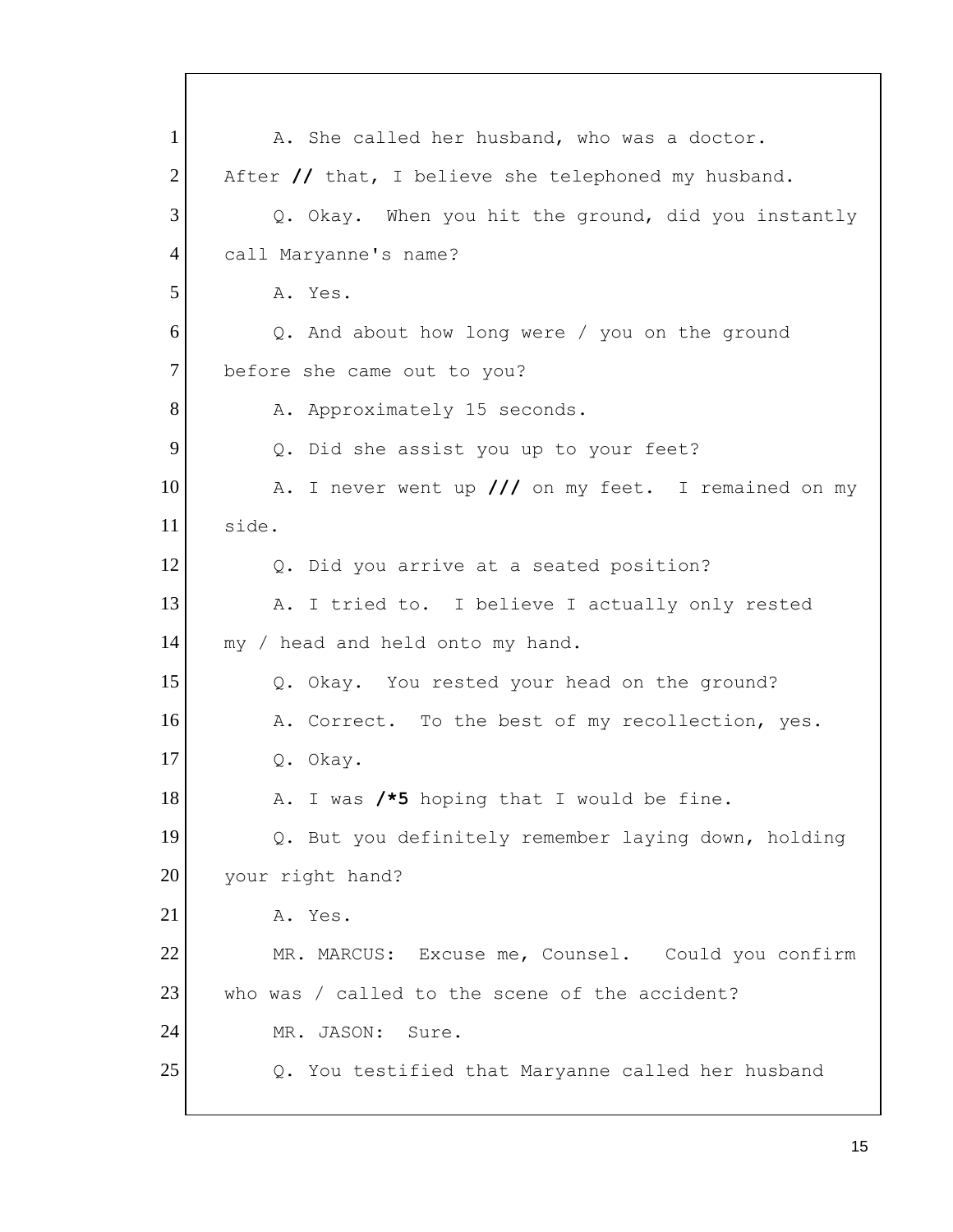1 2 3 4 5 6 7 8 9 10 11 12 13 14 15 16 17 18 19 20 21 22 23 24 25 and that then she called your husband; is that correct? **/**  A. Yes. Q. What happens after that? A. Her husband arrives first. Q. How long after she made the call did he arrive, if you remember? A. Ten minutes. Q. Okay. / A. So then my husband arrived about 10 minutes after her husband came. Q. What happens once your husband and Dr. Katz arrive? A. I was afraid to **//** look at my hand. I was protective about it. Q. Were you seated yet? A. I do not recollect. Q. Okay. Were you still on the boulevard? A. I / was not moving. Q. In other words, you did not go into your girlfriend's vehicle? A. No. I was not moving. The only time I moved is **///** after my husband arrived and we decided I should go to the hospital. Q. All right. When Dr. Katz arrived, did he look at your hand? /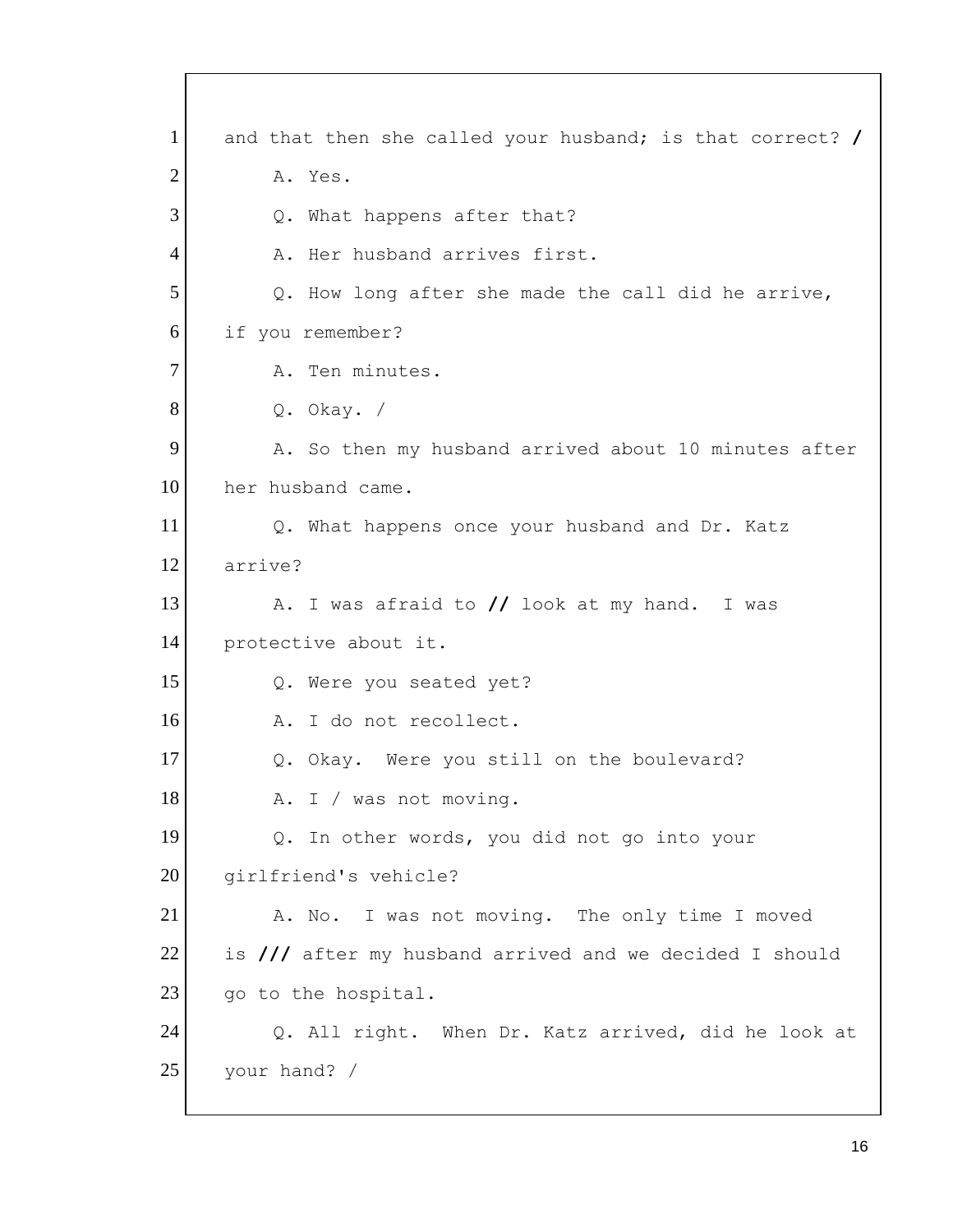1 2 3 4 5 6 7 8 9 10 11 12 13 14 15 16 17 18 19 20 21 22 23 24 25 A. Correct. I believe he was the only person I let examine my hand. MR. MARCUS: What type of doctor is he? THE WITNESS: He is a neurologist. MR. MARCUS: Thank you. **/\*6**  Q. BY MR. JASON: Okay. And what is his first name? A. Robert. Q. Did he tell you anything about your injury? A. He did not. Q. When your husband arrived, that was / about 10 minutes after Maryanne called him; correct? A. That is right. Q. He examined your hand and said, "We need to go to the hospital"? A. I **/** did not allow my husband to examine my hand. Even I did not want to look at my hand. I simply decided to go to / the hospital as quickly as possible. Q. All right. Why did you not want to examine your hand? A. I was afraid. I was frightened. Q. In the **//** seconds after your incident, what would you estimate your level of pain was in your hand on a scale of one to ten? A. Definitely a / ten. Q. And then by the time your husband arrived, would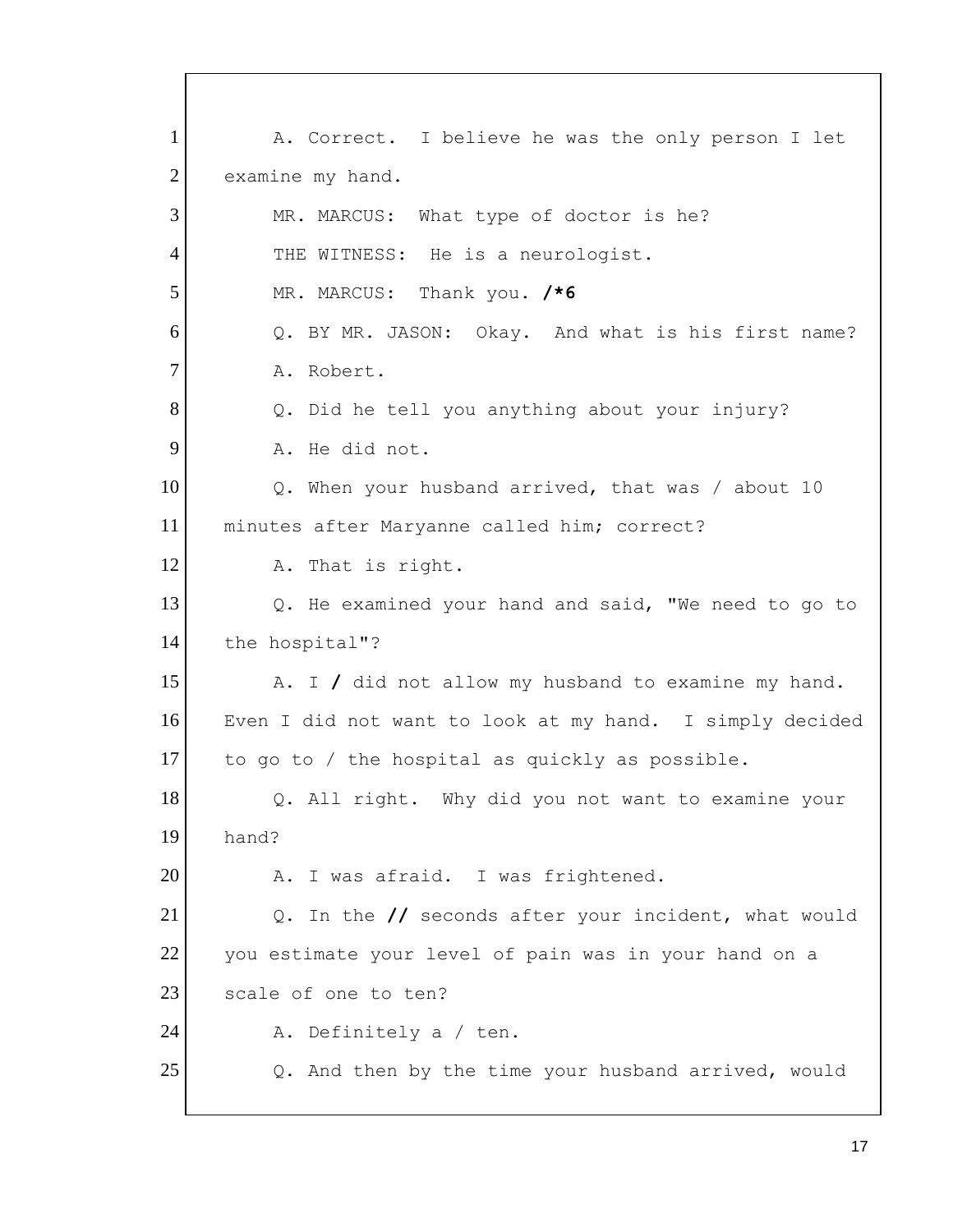| 1              | you estimate it remained at a ten?                        |
|----------------|-----------------------------------------------------------|
| $\overline{2}$ | A. Absolutely.                                            |
| 3              | Q. How did you get to the hospital? ///                   |
| $\overline{4}$ | A. My husband drove me.                                   |
| 5              | Q. You left your vehicle on Doheny?                       |
| 6              | A. Yes.                                                   |
| $\overline{7}$ | Q. Did the woman who was walking her dog come and         |
| 8              | offer any assistance to / you other than asking if you    |
| 9              | were all right?                                           |
| 10             | A. No.                                                    |
| 11             | Q. Tell me about the lighting conditions of the           |
| 12             | driveway where you tripped and fell.                      |
| 13             | A. Basically, /*7 I would say that it was a normally      |
| 14             | lit street, not fantastic but not poorly lit.             |
| 15             | Q. Okay. When you were able to see your vehicle, /        |
| 16             | was it clearly visible to you, or did it seem like it was |
| 17             | completely dark?                                          |
| 18             | MR. MARCUS: Objection. Asked and answered.                |
| 19             | MS. NICHOLS: I don't believe it was, Counsel. /           |
| 20             | MR. JASON: This is a slightly different question.         |
| 21             | MR. MARCUS: My objection is for the record.               |
| 22             | Q. BY MR. JASON: Please answer the question.              |
| 23             | A. I do not recall seeing fog or anything like /          |
| 24             | that. I would say I saw my vehicle perfectly.             |
| 25             | Q. Do you recall what the weather conditions were         |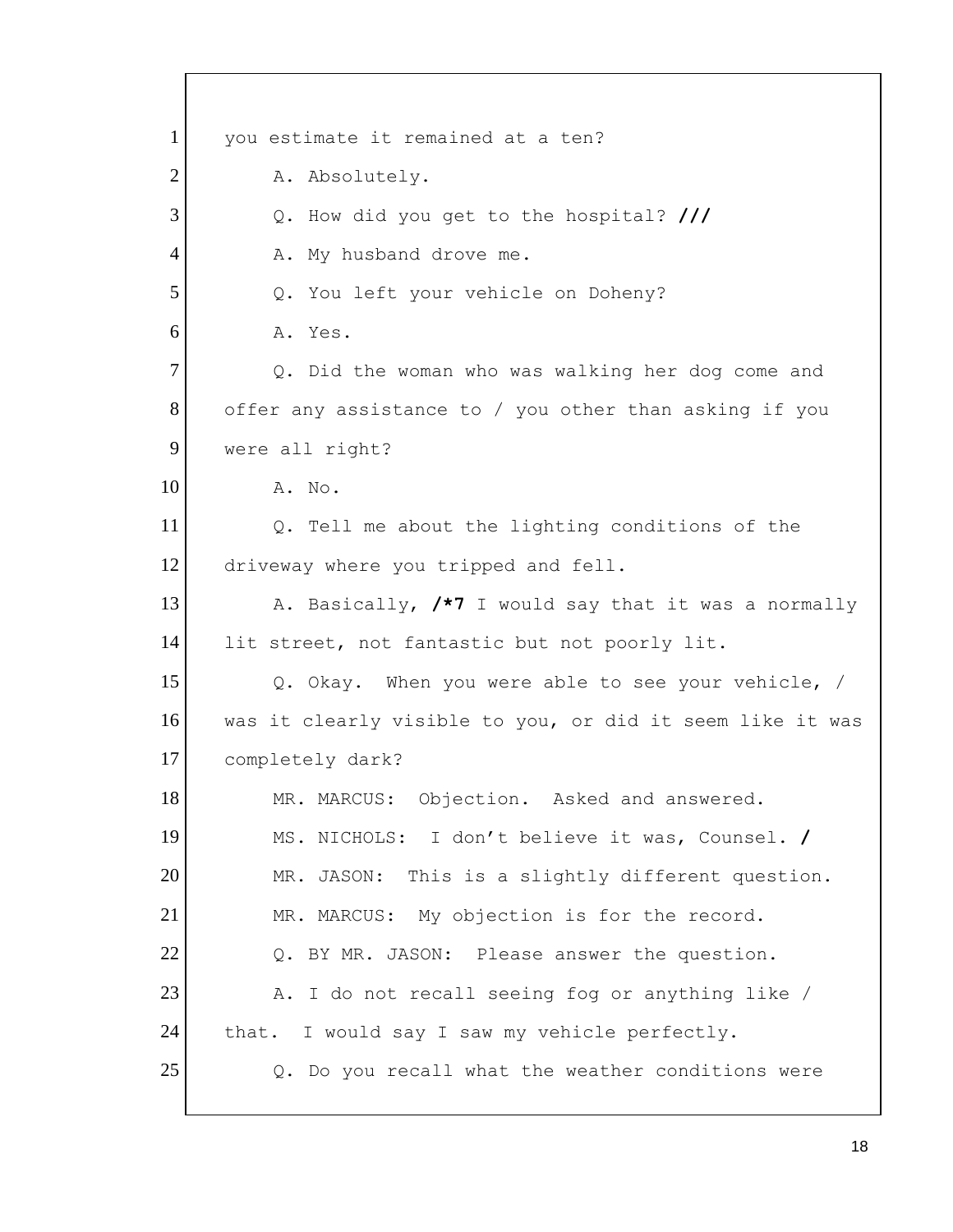Q. BY MR. JASON: All right. Was it about 9:00 measurement of time. I am not 100 percent certain. 1 2 3 4 5 6 7 8 9 10 11 12 13 14 15 16 17 18 19 20 21 22 23 24 25 that evening? A. I remember that it was a **//** cool evening because I was wearing a sweater and I was wearing boots, but I do not remember it being extremely cold. Q. And you fell / at around 8:45 in the evening? A. Yes. Q. Was it about 9:00 o'clock by the time your husband arrived at the location? A. Correct. I **///** am guessing. MR. MARCUS: Please do not guess, Ms. Donaldson. MS. NICHOLS: If you do not know, simply say you do not know. THE WITNESS: I apologize. Would you kindly repeat / the question for me, please. o'clock by the time your husband arrived at the scene? A. Approximately, yes. Q. All right. **/\*8**  A. I mean no, no. Because I said her husband arrived in 10 minutes. I think my husband arrived there around 9:15. Q. Okay. A. I believe / that would be a more accurate Q. That is okay.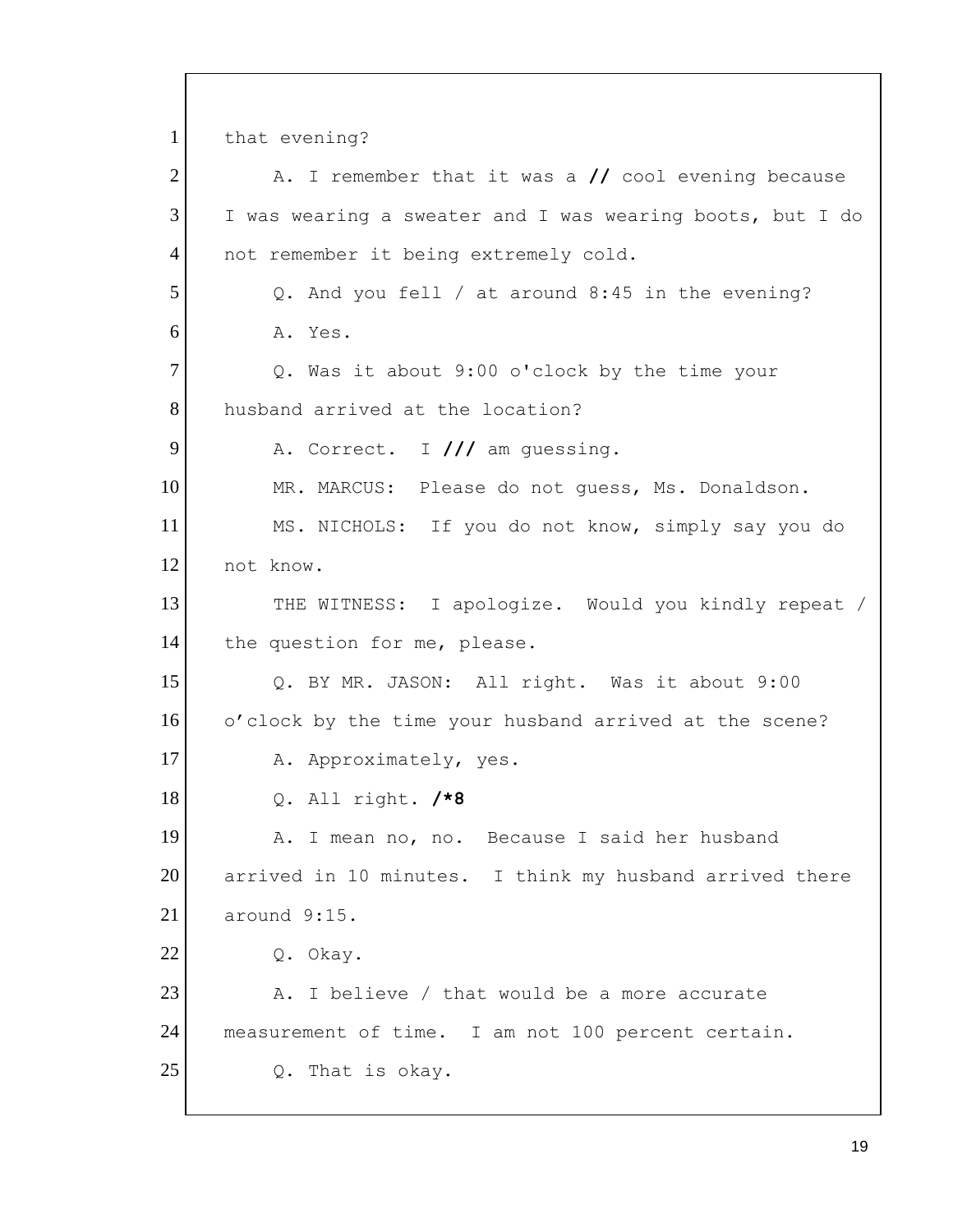1 2 3 4 5 6 7 8 9 10 11 12 13 14 15 16 17 18 19 20 21 22 23 24 25 How did you get off the **/** ground? A. I believe somebody assisted me because I was not able to push up. Q. Do you remember who that was? A. No, sir. Q. All right. But / you distinctly remember that you did not push yourself off the ground? A. No. Q. All right. What happened next? MR. MARCUS: Objection. Calls for a narrative. MS. NICHOLS: He is **//** just attempting to move this along, Counsel. MR. MARCUS: I understand. I am objecting for the record. Q. BY MR. JASON: About how long did it take you to get to / the hospital? A. It took us approximately 10 minutes. Q. All right. What hospital did you go to? A. We went to Cedars-Sinai. Q. Why did you choose **///** that hospital? A. Well, we went there because Dr. Katz knew the people at the emergency room and thought we could get in quicker. Q. All right. / At some point prior to meeting with a physician at Cedars-Sinai, did you ever examine your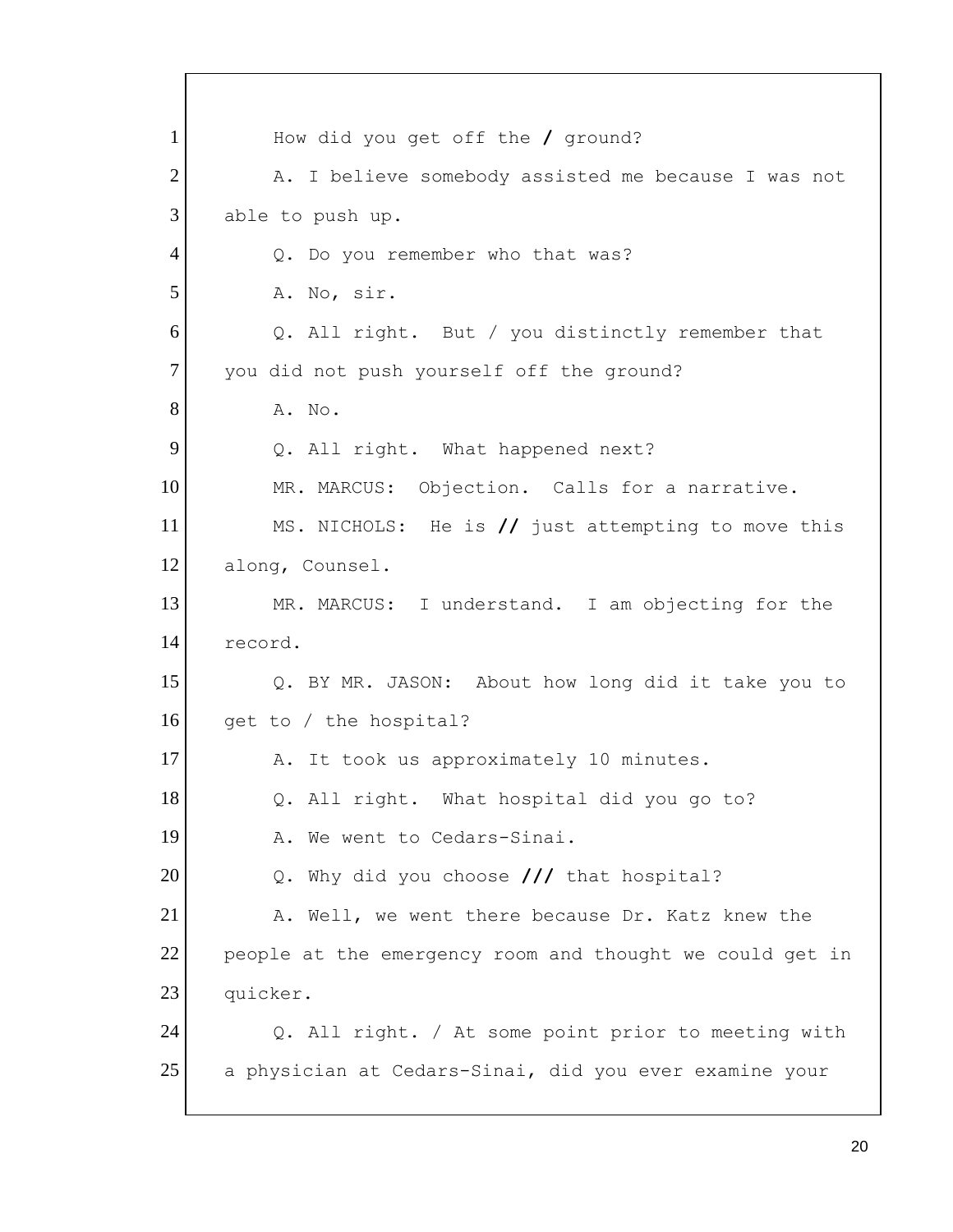1 2 3 4 5 6 7 8 9 10 11 12 13 14 15 16 17 18 19 20 21 22 23 24 25 hand? A. No. Q. But you were holding your hand **/\*9** still? A. Always. Q. You mentioned that you fell mainly onto your hand but also made contact with your right shoulder. Were you suffering any pain in / your shoulder? A. I recall feeling bruising and a sore shoulder after the event. Q. Right after? A. The next day. Q. What doctor tended to you at the **/** hospital that evening, if you remember? A. It was a hand physician who was on call. Q. And what happened while you were there? MR. MARCUS: Objection. That is / vague and ambiguous. MS. NICHOLS: Well, please rephrase your question, Counsel. Q. BY MR. JASON: What did they do for you at the hospital? A. Well, I recall them taking X-rays. **//**  Q. Did they do anything else for you? A. I recall I got some pain medicine because the doctor had to realign my fingers, which was very /